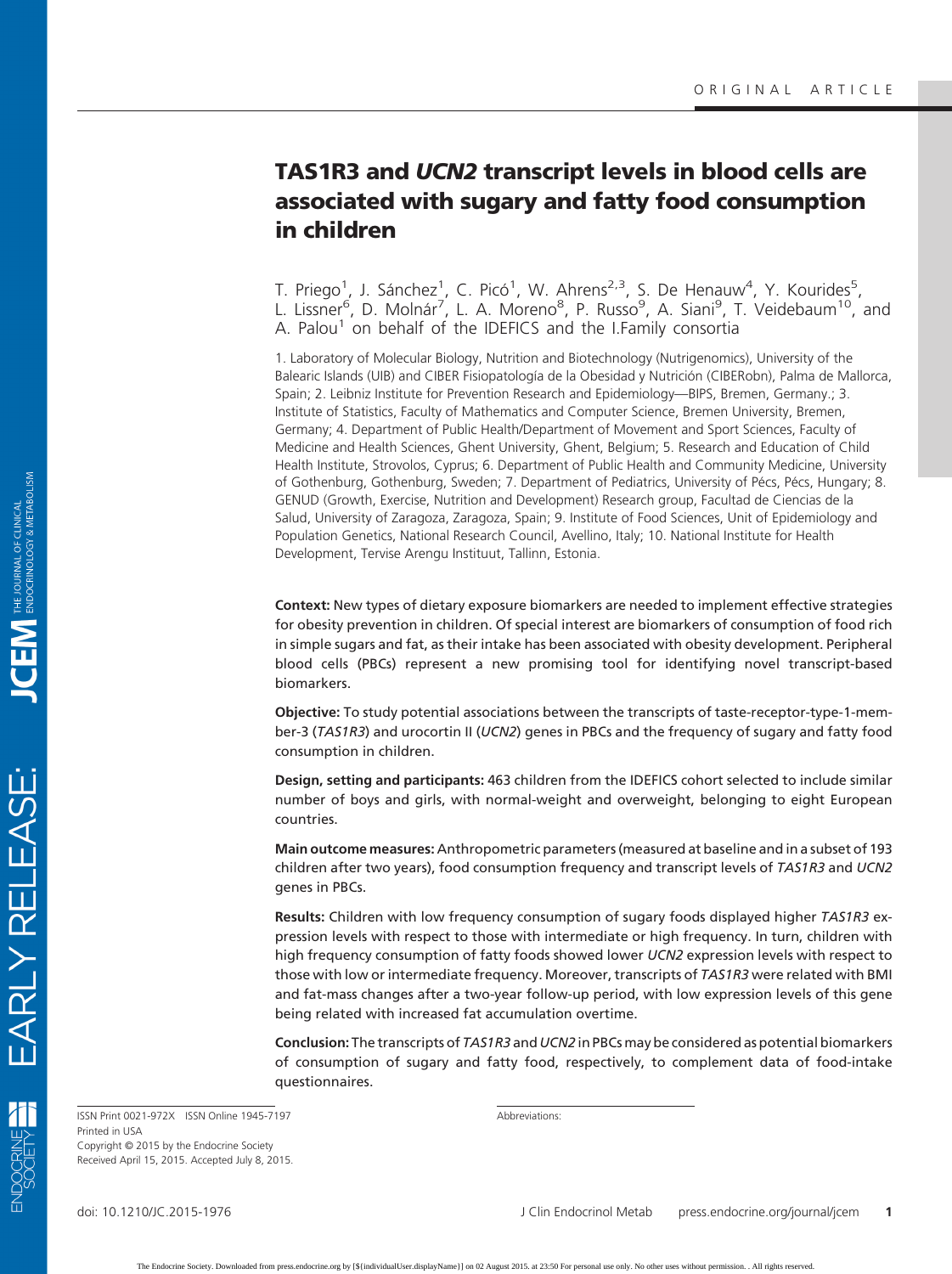Childhood is a critical life period for the establishment<br>of dietary habits, which may affect nutrition and health status later in life (1). Individual preferences and consumption of palatable high-energy foods, such as those rich in fat or sugars, during early ages have been associated to obesity and its related complications  $(2-6)$ . In this regard, different scientific advisory bodies gave specific advice for the consumption of fat and sugar (7–9). However, to establish coherent, effective food-based strategies to prevent obesity in children, more precise measures of actual intake of sugary and fatty foods are needed. In this sense, identification of biomarkers related to food consumption patterns may provide more objective measures to complement data of food intake questionnaires.

Quantification of nutrition, meaning not only what is ingested but also its biological effects, is hindered by the lack of appropriate biomarkers. At present, there are few biomarkers of food exposure, and the existing ones - with the exception of some nutrients - are generally very imprecise in measuring real intake (10). Nutrigenomic-based technologies offer new tools to address this deficiency (11). Concretely, the transcriptional profile of peripheral blood cells (PBCs), using whole blood cells or the purified fraction of peripheral mononuclear cells (PBMCs), has been proposed as a useful instrument to assess the physiological and nutritional effects of food (12, 13). Blood cells offer the advantage, over other human tissues, of being easily accessible from blood samples, while reflecting the transcription profile occurring in other tissues (14, 15). Associations between food consumption and the transcriptional profile of PBCs have been previously reported in a microarray study, showing that gene expression profiles in PBMCs from healthy humans were different according to dietary patterns (13). There are also several studies showing changes in transcriptomic profile of PB-MCs after consumption of diets rich in n3 PUFAS (16-18) and other dietary modifications (reviewed in (19)). In children, expression levels of specific genes in PBCs (using whole blood cells) have been proposed as biomarkers of the metabolic status, as they are indicative of the risk of the insulin resistant or dyslipidaemic state associated with obesity (20). Gene expression in PBCs of children has also been shown to be related with the type of feeding during lactation, and may be indicative of the protective effects of breastfeeding against obesity and other metabolic alterations (21).

Here we aimed to examine potential associations between transcript levels of candidate genes in PBCs and the frequency of consumption of food rich in simple sugars and fat to identify new biomarkers of exposure to these types of food. Selected candidate genes were *taste receptor type 1 member 3* (*TAS1R3*), for sugary food, and *urocor-* *tin II* (*UCN2*), for fatty food. The selection of genes was based on existing literature suggesting their association with sensitivity to and/or preference for sugar or fat  $(22, 1)$ 23), and on our preliminary assays showing significant expression of these genes in PBCs. *TAS1R3* gene codifies for a sweet taste receptor (*TAS1R3*), and single-nucleotide polymorphisms in the human *TAS1R3* gene have been associated with differences in sucrose taste sensitivity (22). In turn, *UCN2* encodes for urocortin 2 (*UCN2*), which belongs to a family of corticotrophin releasing factor peptides with an important role in the control of food intake (23). This peptide seems to be related to the preference for high-fat food but with controversial results. Concretely, in rats, expression levels of *UCN2* in hypothalamus have been correlated with the preference for high-fat diet (24), but when centrally administered, it has been shown to produce a significant decrease in the intake of high-fat diet (25). Thus we studied potential associations between transcript levels of *TAS1R3* and *UCN2* in PBCs and the frequency of consumption of sugary and fatty food, respectively, in a sample of children from the IDEFICS cohort (26). In addition, the predictive value of the expression of these genes on the risk of body fat accumulation over time was ascertained in a two-year follow-up of a subgroup of the study population.

### **Subjects and Methods**

#### **Participants**

Subjects involved in the study were a sample of 463 children from the IDEFICS cohort and aged between 2 and 11 years. The participants were selected to include a similar number of both boys and girls, with normal weight and overweight, and belonging to the eight European countries involved in the IDEFICS project as survey centers (Germany, Hungary, Italy, Cyprus, Spain, Estonia, Sweden and Belgium). A subset of children (193; 89 boys and 104 girls) was also examined after a follow-up period of 2 years.

Approval by the appropriate ethics committees was obtained by each of the eight participating centers carrying out the fieldwork. Participants were not subjected to any study procedure before both the children and their parents gave their oral (children) and written (parents) informed consent for examinations, collection of samples, subsequent analysis and storage of personal data and collected samples. Details concerning the biological samples collected and processed for the IDEFICS survey have been described elsewhere in detail (27).

#### **Anthropometric measurements**

Children in the IDEFICS surveys underwent a standardized physical examination. Anthropometric data included body weight and height, waist circumference and the measurement of skinfold thickness. A detailed description of the anthropometric measurements adopted in the IDEFICS study, including intraand interobserver reliability, has been published (28). The mea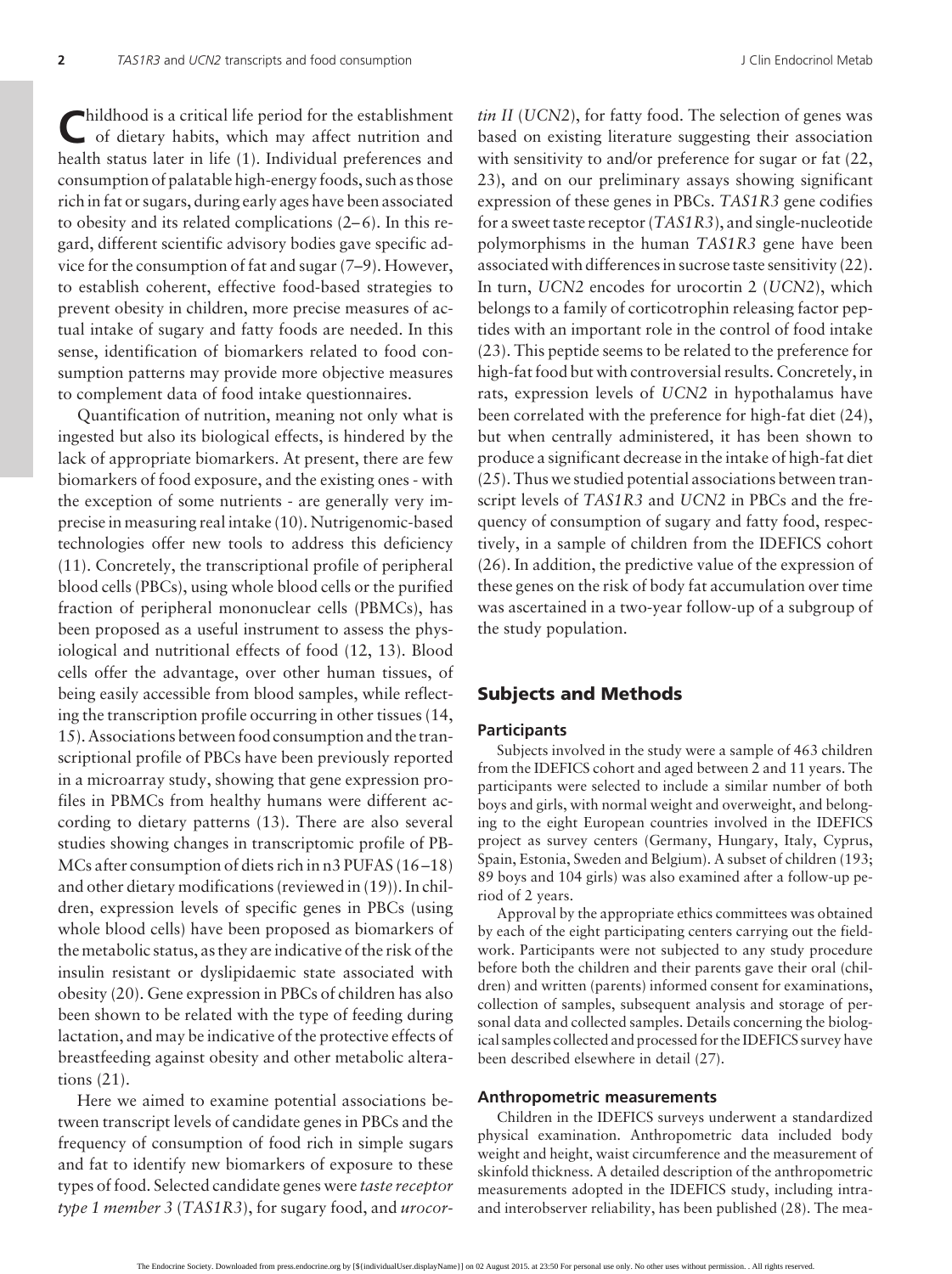surement of weight was carried out using an electronic scale (Tanita BC 420 SMA, Tanita Europe GmbH, Sindelfingen, Germany) to the nearest 0.1 kg with children wearing light clothes and without shoes. Height was measured using a telescopic height measuring instrument (Seca 225 stadiometer, Birmingham, UK) to the nearest 0.1 cm. BMI was calculated as weight (in kg) divided by height squared (in m). Waist circumference was measured using an inelastic tape (Seca 200, Birmingham, UK), precision 0.1 cm, at the midpoint between the iliac crest and the lower coastal border or 10th rib with the subject in a standing position and recorded at the nearest 0.1 cm. Both triceps and subscapular skinfold thickness ware measured by means of a caliper (Holtain, Holtain Ltd,Pembrokeshire, UK, range 0640 mm). Measures were taken twice on the right hand side of the body and the mean was calculated. For the definition of overweight/obesity, children were grouped into two categories using the cut-points defined by Cole et al (29).

#### **Dietary assessment**

Food consumption frequency was estimated by the Children' s Eating Habits Questionnaire (CEHQ -FFQ) (30), in which parents or another proxy living with the child report the frequency of their child' s consumption of selected food items in a typical week during the preceding 4 weeks, outside the school canteen or childcare meal provision settings. CEHQ -FFQ asked for the consumption frequency of 43 pan-European food items of 14 food groups. Response options were as follows: 'Never/less than once a week', '1–3 times a week', '4 – 6 times a week', '1 time per day', '2 times per day', '3 times per day', '4 or more times per day' and 'I have no idea'. Frequency categories were converted into times per week ranging from 0 to 30. The response "I have no idea" was treated as missing. Children with more than 50% missing food items were excluded of the calculation. Consumption frequencies of simple sugar (or sugary) and fatty food were considered in the analysis. The types of foods included in both categories and the weekly frequency of consumption corresponding to the 25th and 75th percentiles are indicated in Table 1.

For association studies, dietary assessment data of sugary and fatty food frequencies were classified into three categories according to percentiles: low consumption (below the 25th percentile), intermediate consumption (between 25–75th percentiles) and high consumption (above the 75th percentile).

A separate 24-hour recall module was used to estimate energy and macronutrient intake. This was performed using the computer-assisted 24-hour dietary recalls (24-HDR), called SACINA ('Self Administered Children and Infant Nutrition Assessment') (31). Parents or other caregivers as proxy respondents for recalling children's diet required information on amount (g) and type of all foods and drinks that were consumed during the previous day, starting with the first intake after waking up in the morning. Accurate estimation of portion size was assisted using standardized photographs. School meals, drinks and snacks consumed the day prior to the 24-HDR were assessed using a standardized observer sheet, completed by trained personnel.

### **Real-time quantitative RT-polymerase chain reaction (PCR) (RT-qPCR) analysis in whole blood cells**

Reverse transcription quantitative PCR (RT-qPCR) was used to measure mRNA expression levels as previously described (20). In short, a total of 2.5 mL of peripheral blood was collected under fasting conditions into PAXgene vacutainer tubes via antecubital fossa venipuncture, following the manufacturer's instructions (Qiagen, Hilden, Germany). Total RNA was isolated using the PAXgene blood RNA kit according to the manufacturer's instructions (Qiagen). Primers were obtained from Sigma Genosys (Sigma-Aldrich Quimica SA, Madrid, Spain). The threshold cycle (Ct) was calculated by the instrument's software (StepOne Software v2.2.2) and the relative expression of each mRNA was calculated using the  $2^{-\Delta\Delta Ct}$  method. *Trim27* was used as a housekeeping gene for PCR normalization (32). The suitability of this gene as a housekeeping was also confirmed.

#### **Statistical analysis**

Statistical analysis was performed using SPSS (version 20). Data are presented as mean and the standard deviation. One-way ANCOVA was used to assess differences between groups divided according to the percentile of distribution, adjusted for age and BMI. Bonferroni post hoc test was used when differences were statistically significant. When indicated, ANCOVA analysis was also adjusted for food consumption frequency variables. The Chi-Square test was used to compare proportions for categorical variables, and Student's*t* test was used to compare two means of continuous variables. Threshold of significance was defined at  $P < .05$ .

# **Results**

#### **Characteristics of the population**

463 children from the IDEFICS cohort were studied. Characteristics of the study population are presented in Table 2. The sample studied included boys and girls, with

**Table 1.** Frequencies of consumption of sugary and fatty food, expressed in times per week, corresponding to the 25th and 75th percentiles in the study population. The types of foods included in each category is indicated.

| Food<br>category | <b>Frequency consumption</b> |    |                                                                                                                                                                           |  |
|------------------|------------------------------|----|---------------------------------------------------------------------------------------------------------------------------------------------------------------------------|--|
|                  | 75th<br>25th                 |    | Types of food                                                                                                                                                             |  |
| Sugary food      |                              | 33 | Fruit juices, sweetened drinks, sugar added cereals, sweetened milk,<br>sweetened yoghurt, and four types of snacks, like chocolate bars,<br>candies, cakes, or ice cream |  |
| Fatty food       |                              |    | Fried potatoes, fried fish, fried meat,<br>fried or scrambled eggs                                                                                                        |  |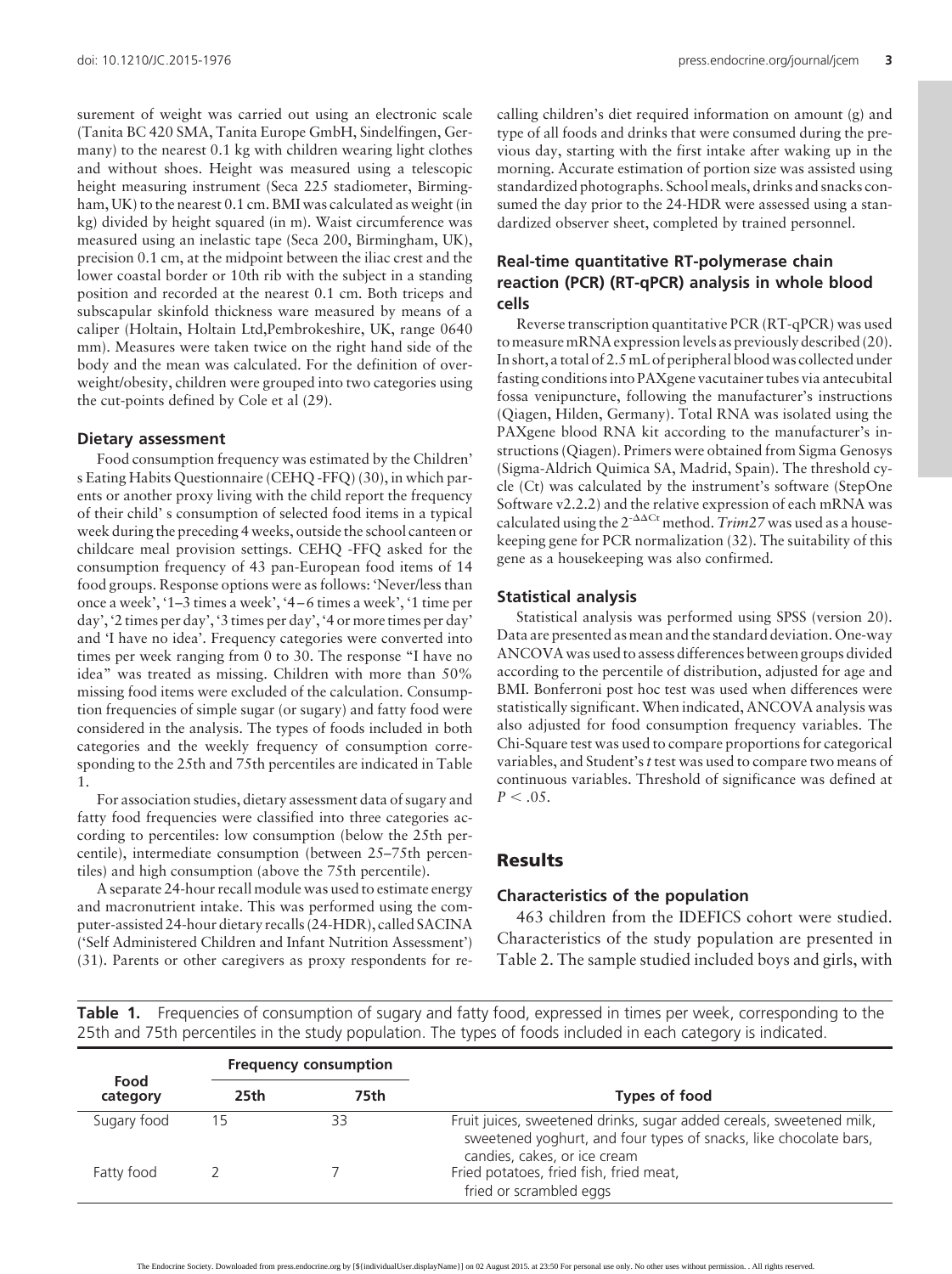**Table 2.** Characteristics of the study population. Data are presented as mean and standard deviation (in brackets). AU, arbitrary units; BMI, body mass index; NW, lean/normal weight; OW, overweight/obese; TAS1R3, taste receptor type 1 member 3; UCN2, urocortin II. Statistics: \*, differences between NW and OW (*P* 0.05 by Student's *t* test).

|                                        | All<br>participants | <b>Boys</b> | Girls      | <b>NW</b>   | <b>OW</b>       |
|----------------------------------------|---------------------|-------------|------------|-------------|-----------------|
|                                        | $n = 463$           | $n = 224$   | $n = 239$  | $n = 222$   | $n = 241$       |
| <b>Anthropometric parameters</b>       |                     |             |            |             |                 |
| $BMl$ (kg m-2)                         | 18.9(4.2)           | 19.1(4.4)   | 18.8(4.0)  | 15.4(1.5)   | $22.2(3.1)$ *   |
| Body fat $(\%)$                        | 34.3(9.3)           | 31.9(9.6)   | 36.5(8.4)  | 26.8(6.3)   | 41.3 $(5.4)$ *  |
| Waist circumference (cm)               | 62.3(11.1)          | 62.9(11.6)  | 61.8(10.7) | 53.5(4.8)   | 70.4 $(8.9)$ *  |
| Sum of skinfolds (mm)                  | 25.5(12.9)          | 24.1 (12.9) | 26.8(12.7) | 15.1(3.9)   | 35.2 $(10.5)$ * |
| <b>Energy intake</b>                   |                     |             |            |             |                 |
| kcal/day                               | 1577 (562)          | 1629 (583)  | 1527 (538) | 1602 (569)  | 1549 (555)      |
| % of energy from carbohydrate          | 53.0(11.5)          | 52.7(11.7)  | 53.3(11.3) | 52.5(11.1)  | 53.5 (12.0)     |
| % of energy from fat                   | 32.6(9.0)           | 32.9(9.1)   | 32.3 (8.9) | 33.2(9.3)   | 31.9(8.7)       |
| % of energy from protein               | 15.5(4.5)           | 15.3(4.0)   | 15.6(4.9)  | 15.3(4.3)   | 15.7(4.7)       |
| Food intake frequency (times per week) |                     |             |            |             |                 |
| Sugary food                            | 25.4(14.5)          | 26.3(15.8)  | 24.5(13.2) | 26.1(14.2)  | 24.7 (14.9)     |
| Fatty food                             | 5.2(3.8)            | 5.1(3.8)    | 5.3(3.9)   | 5.4(4.0)    | 5.0(3.7)        |
| mRNA levels (AU)                       |                     |             |            |             |                 |
| TAS1R3                                 | 81.8 (142)          | 84.2 (149)  | 81.1 (135) | 80.3 (134)  | 84.7 (150)      |
| UCN <sub>2</sub>                       | 27.8(45.1)          | 31.6(44.5)  | 27.7(45.6) | 32.0 (46.8) | 27.5(43.4)      |

lean/normal weight (NW) and overweight/obese (OW), in similar proportions. The mean age of all participants was 7.5 years (range 2.3 to 11.6).

Mean BMI, percentage of body fat, waist circumference and sum of subscapular and triceps skinfolds did not differ between boys and girls participants. These variables were greater in the OW children in comparison with the NW ones (Table 2). The mean total energy intake (1577 kcal/d) and the percent of energy from each macronutrient category, as well as the mean frequency of sugary and fatty food consumption did not differ between boys and girls or between NW and OW children (Table 2).

Expression levels of *TAS1R3* and *UCN2* were not different between boys and girls. No significant differences in transcript levels of these genes were found between NW and OW children either (Table 2).

### **Association studies between gene expression in PBCs and food consumption frequency**

**Figure 1** shows the expression levels of *TAS1R3* and *UCN2* in PBCs in the study population classified according to percentiles of consumption frequencies of sugary and fatty food (low, intermediate and high, representing 25th,  $25-75$ th and  $> 75$ th percentiles, respectively). Expression levels of *TAS1R3* were associated with the frequency of consumption of food rich in simple sugars. As shown in Figure 1A, children with low frequency consumption of food rich in simple sugars showed higher expression levels of *TAS1R3* with respect to those with intermediate or high frequency.

Expression levels of *UCN2* were associated with the frequency of consumption of fatty food (Figure 1B). Concretely, children with high frequency consumption of fatty food showed lower expression levels of *UCN2* with respect to those with low or intermediate frequency consumption.

Thus, expression levels of *TAS1R3* and *UCN2* in PBCs appear to be related to the frequency of consumption of sugary and fatty food. To estimate their potential usefulness as biomarkers of consumption of these types of food, the same population of children was divided into three categories according to gene expression levels (low, intermediate and high, representing  $<$  25th, 25–75th and  $>$ 75th percentiles, respectively) and the frequency of consumption of these specific types of foods (Table 3). Significant associations were found between*TAS1R3* expression levels and the frequency of consumption of sugary food  $(P < .01,$  Chi-Squared test), and between *UCN2* expression levels and frequency consumption of fatty food (*P* .01, Chi-Squared test). Concerning *TAS1R3,* most of the children with low expression levels of this gene showed intermediate or high frequency consumption of sugary; only 16% of them showed low frequency consumption of sugary food. Conversely, children with high expression levels showed low or intermediate frequency consumption of these types of food; only 20% of them showed high frequency consumption of sugary food. Intermediate levels of expression of *TAS1R3* did not seem to allow a clear discrimination of the frequency of consumption of this type of food. A similar association to that of *TAS1R3* with sugary food was found between *UCN2* expression levels and fatty food.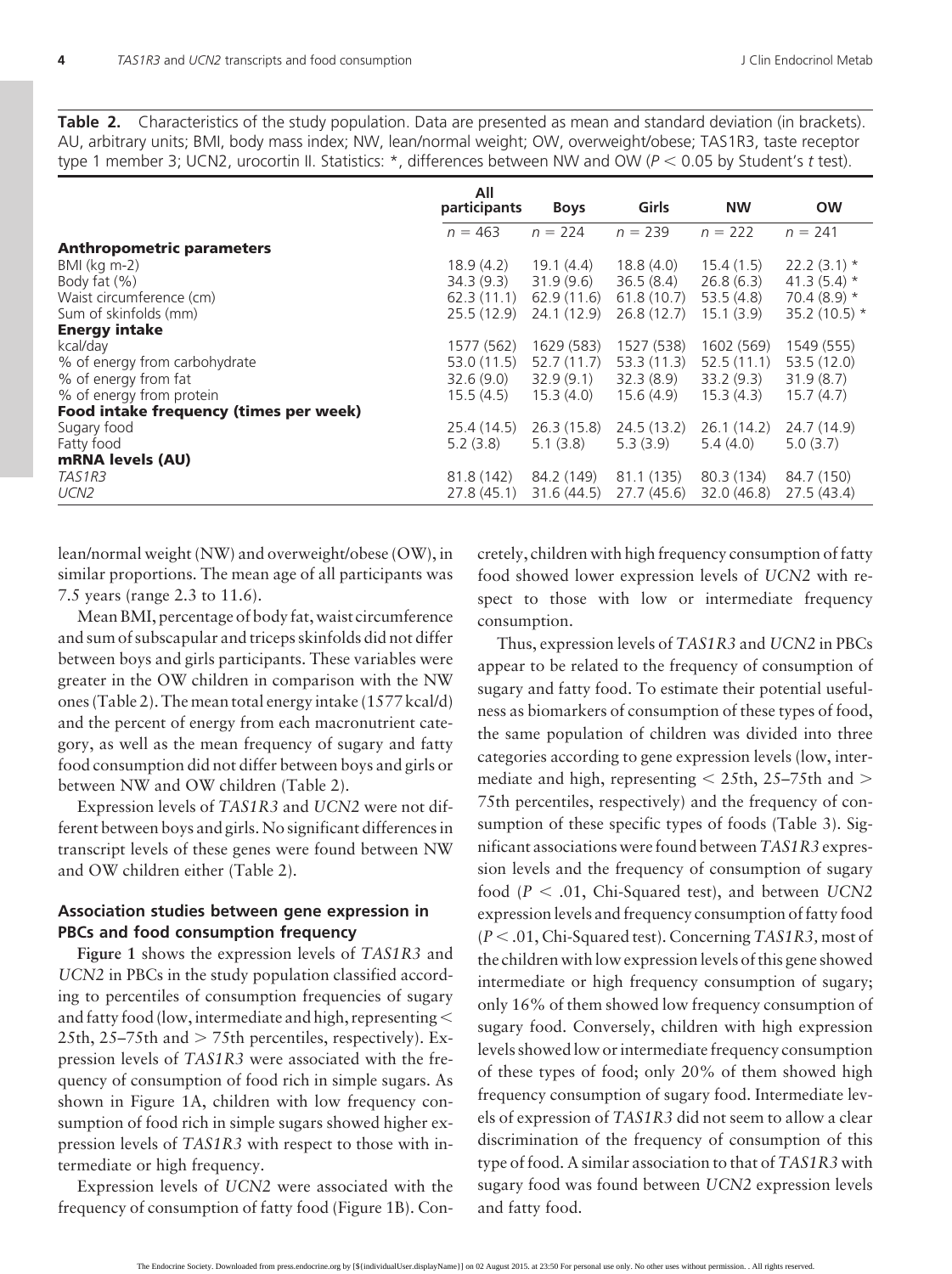A

### **Association studies between gene expression in PBCs and anthropometric parameters**

Considering the above-described association between expression levels of *TAS1R3* and *UCN2* in PBCs and the frequencies of consumption of sugary and fatty food, we next explored the potential relationship between expression levels of both genes and adiposity-related parameters in the basal study population. As shown in Table 4, no significant differences were found concerning BMI, per-



**TAS1R3 mRNA levels** 



centage of body fat, waist circumference or sum of triceps and subscapular skinfolds between the three categories of children classified according to percentiles of expression of*TAS1R3* and of *UCN2*. However, as expected, frequencies of sugary food consumption were different between groups classified according to *TAS1R3* mRNA expression, and frequencies of fatty food consumption were different between groups classified according to *UCN2* mRNA expression (Table 4).

# **Association studies between gene expression in PBCs and anthropometric parameters in a twoyear follow-up**

To explore the predictive value of the expression levels of *TAS1R3* and *UCN2* in PBCs on the risk of obesity development, the changes in anthropometric parameters (BMI, percentage of body fat, waist circumference, and sum of triceps and subscapular skinfolds) over the twoyear follow-up were used. These data were available for a subgroup of the study population (193 children). The expression levels of *TAS1R3* in PBCs of children (divided into three categories according to percentiles) were significantly associated with the two-year variation of anthropometric parameters (**Figure 2**). Children with low expression levels of *TAS1R3* (<25th percentile) showed a greater increase in BMI (Figure 2A), waist circumference (Figure 2C) and sum of skinfolds (Figure 2D) compared to children with expression levels above the 25th percentile. These associations were lost when the analyses were performed adjusting by food consumption variables. No significant associations were found between the expression levels of *UCN2* in PBCs and the above mentioned parameters (data not shown).

Notably, no significant associations were found between the frequencies of consumption of sugary or fatty food and the two-year variation in the anthropometric parameters above mentioned (data not shown).

# **Discussion**

The development of new dietary-related biomarkers is crucial for nutrition research to enable a more accurate and objective assessment of food intake and to establish effective food-based strategies to prevent obesity. Analysis of PBCs transcriptomic profile is emerging as a useful tool for this purpose (13). Most of blood cells gene expression studies have been performed in a specific subpopulation, the peripheral blood mononuclear cells (PBMCs), which include lymphocytes and monocytes and constitutes a reliable and homogeneous sample for transcriptome analysis (13, 16, 19). However, the technical procedures for the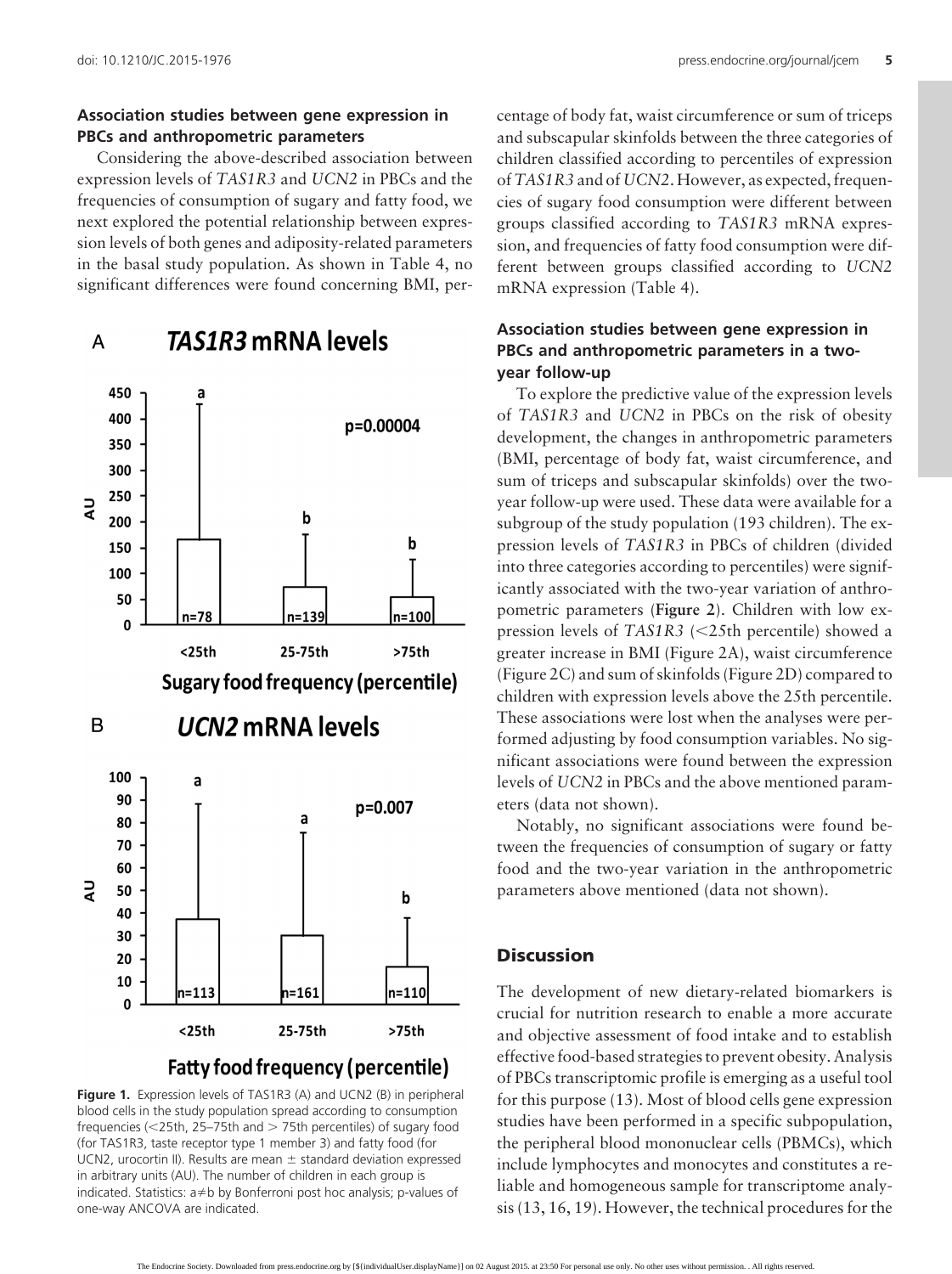**Table 3.** Percentage and number (in brackets) of children with low, intermediate and high (<25th, 25–75th and 75th percentiles, respectively) expression levels of TAS1R3 (taste receptor type 1 member 3) and of UCN2 (urocortin II) in peripheral blood cells and spread according to frequencies of consumption of sugary and fatty food. Statistics: p-values of  $\chi$ -squared test ( $\chi$ 2) are indicated.

|                                                            | <b>Sugary food frequency</b>                                             |                                           |                                        |                   |
|------------------------------------------------------------|--------------------------------------------------------------------------|-------------------------------------------|----------------------------------------|-------------------|
| <b>Expression levels of TAS1R3</b>                         | intermediate (25-<br>low $(25th)$<br>75th)                               |                                           | high $($ >75th $)$                     | p                 |
| low $(<25th)$<br>intermediate (25-75th)<br>high $($ >75th) | $16.3\%$ (13)<br>20.6% (32)<br>40.2% (33)<br><b>Fatty food frequency</b> | 43.8% (35)<br>45.8% (71)<br>$40.2\%$ (33) | 40.0% (32)<br>23.5% (52)<br>19.5% (16) | 0.001<br>$\chi^2$ |
| <b>Expression levels of</b><br>UCN <sub>2</sub>            | low $(<25th)$                                                            | intermediate (25-75th)                    | high $($ >75th)                        | р                 |
| low $(<25th)$<br>intermediate (25-75th)<br>high $($ >75th) | 18.3% (17)<br>27.6% (54)<br>44.2% (42)                                   | 39.8% (37)<br>43.4% (85)<br>44.1% (39)    | 41.9% (39)<br>29.1% (57)<br>14.7% (14) | 0.00 009          |

**Table 4.** Anthropometric parameters and food intake frequencies of consumption of sugary and fatty food of the study population spread according to expression levels (<25th, 25–75th and >75th percentiles) of TAS1R3 (taste receptor type 1 member 3) and of UCN2 (urocortin II). Results are mean and standard deviation (in brackets). Statistics:  $a \neq b$  by Bonferroni post-hoc analysis.

|                                                                       | <b>TAS1R3 mRNA levels</b>  |                               |                                                           |                            | <b>UCN2 mRNA levels</b>       |                           |  |  |
|-----------------------------------------------------------------------|----------------------------|-------------------------------|-----------------------------------------------------------|----------------------------|-------------------------------|---------------------------|--|--|
|                                                                       | low<br>( <sub>25th</sub> ) | intermediate<br>$(25 - 75th)$ | high<br>$($ >75th $)$<br><b>Anthropometric parameters</b> | low<br>( <sub>25th</sub> ) | intermediate<br>$(25 - 75th)$ | high<br>(>75th)           |  |  |
| <b>BMI</b> (kg m-2)                                                   | 19.3(4.2)                  | 18.9(4.2)                     | 18.3(4.3)                                                 | 19.3(4.2)                  | 18.6(4.2)                     | 19.1(4.2)                 |  |  |
| Body fat (%)<br>Waist<br>circumference<br>(cm)                        | 35.0(8.8)<br>63.6(11.1)    | 34.5(9.5)<br>62.3(11.1)       | 32.9(9.2)<br>60.4(11.2)                                   | 35.5(9.8)<br>63.0(11.3)    | 33.6(9.2)<br>61.7(11.2)       | 34.6(8, 9)<br>62.4 (10.8) |  |  |
| Sum of<br>skinfolds<br>(mm)<br>Food intake frequency (times per week) | 27.2(13.3)                 | 25.5(13.1)                    | 23.2(11.6)                                                | 27.5(13.1)                 | 24.4 (12.6)                   | 25.5(12.9)                |  |  |
| Sugary food<br>Fatty food                                             | $28.6(15.3)$ a<br>5.7(3.9) | $25.7(12.7)$ a<br>5.4(3.9)    | 19.7(12.8) b<br>4.6(3.6)                                  | 24.9(12.8)<br>$6.1(3.8)$ a | 25.6(15.1)<br>5.3(4.0) a      | 24.2 (14.8)<br>4.0(3.2) b |  |  |

isolation of PBMCs require several methodological steps that must be strictly followed and performed immediately after blood collection to avoid ex vivo changes in gene expression profile. This may cause several logistic and technical problems, particularly when involve multicenter studies. Alternative technical procedures, such as the PAXgene blood RNA system, used in this study, allow the collection and stabilization of RNA from whole blood cells immediately upon blood sampling without the need of further manipulations (33). Thus, this procedure offers a number of technical advantages, such as the easy way of collection, storage and transport of samples, or the reduced time of sample manipulation, that make this pro-

cedure easily standardized and highly reproducible, and hence represent an attractive approach for multicenter studies (34). The limitation of procedures using whole blood cells is that they do not permit the sorting of specific cell populations since all types of blood cells are lysed in the process. In addition, some studies have shown increased noise and reduced responsiveness with whole blood cells in comparison to PBMCs (35). Nevertheless a significant overlap between whole blood (using PAXgene tubes) and PBMC gene expression has been demonstrated (36, 37), and hence it is expected that biomarkers identified using whole blood cells may be extended to PBMCs.

The results of the present study, using whole blood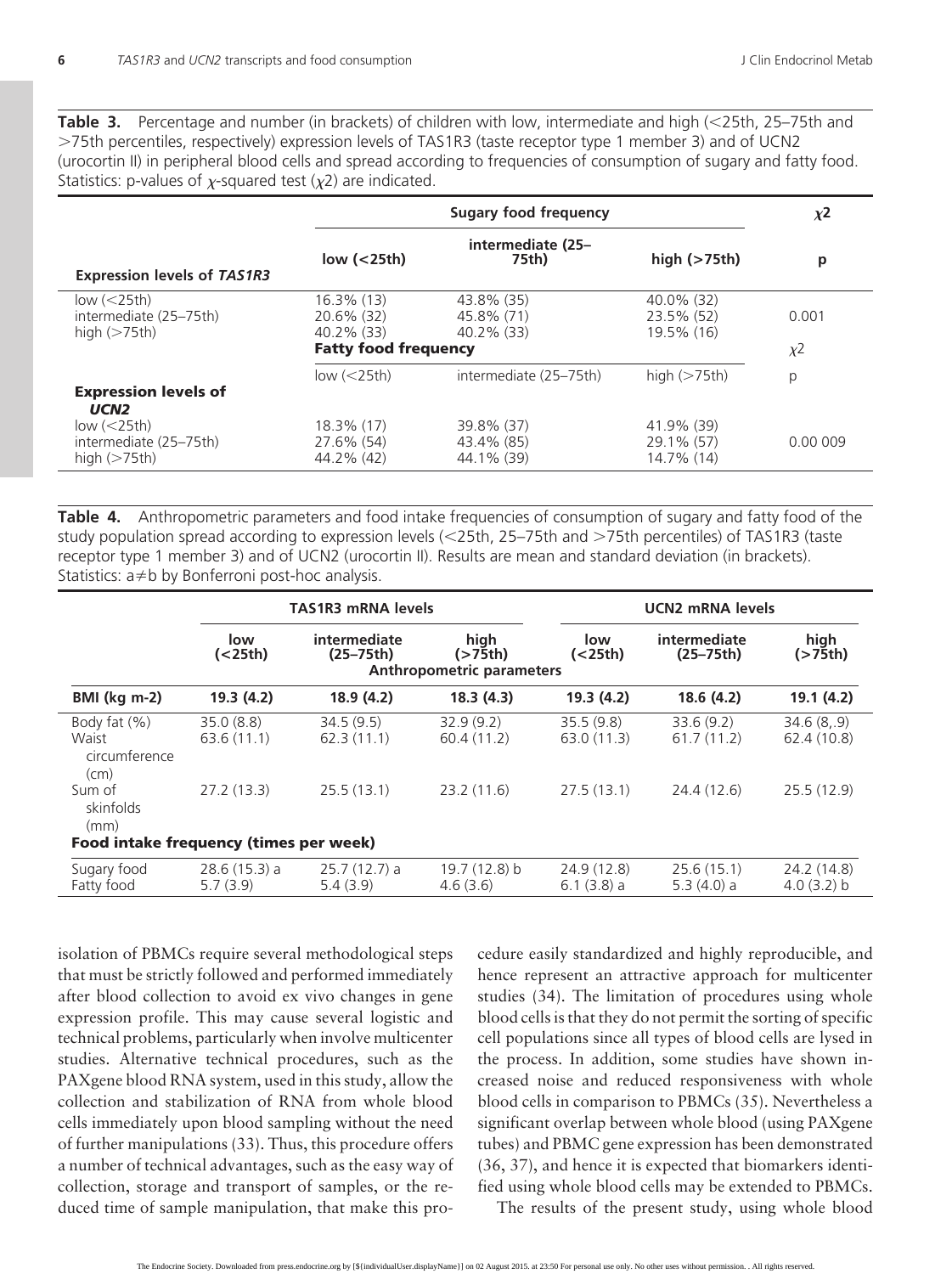

**Figure 2.** Changes  $(\Delta)$  in anthropometric parameters (A: body mass index (BMI); B: percentage of body fat; C: waist circumference; and D: sum of skinfolds) over 2 years in a subset of the study population spread according to expression levels of taste receptor type 1 member 3 (TAS1R3)  $\ll$ 25th, 25–75th and  $>$  75th percentiles). Results are mean  $\pm$  standard deviation. The number of children in each group is indicated. Statistics:  $a \neq b$  by Bonferroni post hoc analysis; p-values of one-way ANCOVA are indicated.

cells, show that the expression levels of *TAS1R3* and *UCN2* in PBCs of children are associated with frequencies of consumption of groups of foods potentially related to obesity development. Concretely, expression levels of *TAS1R3* are associated with frequency of sugary food consumption, while expression levels of *UCN2* are associated with frequencies of fatty food consumption.

*TAS1R3* gene codifies for a sweet taste receptor (*TAS1R3*, taste receptor type 1 member 3) that forms a heterodimer with TAS1R2 to recognize sweet-tasting molecules (38). Low expression levels of *TAS1R3* in taste bud cells have been related to lower sensitivity to the sweet flavor (39), but notably, knock-out mice for this receptor have a high preference for sucrose (40, 41). Thus, it seems that low sensitivity for sweet flavor may favor higher consumption of sweet-tasting food. Our findings showing that children with low frequency consumption of sugary food display higher expression levels of *TAS1R3* in PBCs in comparison to children with intermediate or high frequencies, suggest that expression levels of this gene in PBCs may be indicative of the frequency of sugary food consumption. From the present results it can be deduced that it is unlikely that children with high expression levels of this gene in PBCs ( $> 75$ th percentile) will show a frequency of consumption of sugary food above the 75th percentile  $( > 33$  per week). Conversely, low expression levels of *TAS1R3* (25th percentile) may be indicative of intermediate or high frequency of consumption of food rich in simple sugars ( $> 15$  times per week).

*UCN2* is one of the most potent agonists of corticotropin-releasing factor (CRF) 2 receptor (CRF2) and is implicated in food intake and anxiety-like behavior (23). It seems that *UCN2* is involved in the preference for high-fat food; high expression levels of *UCN2* in the hypothalamus have been found to be positively correlated with the preference for highfat food in rats (24). However, when centrally administered, this protein has been shown to decrease high-fat diet intake, not only in lean, but also in diet-induced obese rats (25), as well as to reduce the overeating of palatable cafeteria diet (42). Notably, our results show that children with high frequency consumption of fatty food (above the 75th percentile) display low expression levels of *UCN2*with respect to those with low or intermediate frequencies. There-

fore, analogously to the case of*TAS1R3* with sugary food, low expression levels of *UCN2* may be indicative of a frequency of fatty food consumption above the 25th percentile (in this case more than 2 times per week).

Thus, *TAS1R3* and *UCN2* expression levels in PBCs are related with the frequency of consumption of sugary and fatty food, respectively, and hence may be considered as potential biomarkers of the consumption of these types of food. In both cases, their usefulness to correctly classify individuals according to the frequency of consumption of sugary and fatty food, respectively, seems to be of particular value for low or high expression levels of this gene.

Biomarkers able to assess the excessive consumption of sugar- and fat-rich food are of high value to implement early strategies for obesity prevention, because it has been described that overconsumption of both groups of foods may contribute to the obesity epidemic (43, 44). This kind of biomarkers, in combination with questionnaires, may help to avoid confounding factors related to human subjective nature and deserves special interest in the case of children. Interestingly, we show here that expressionlevels of *TAS1R3* in PBCs may predict changes in body composition in a two-year follow-up. This association was lost when the analysis was adjusted by food-consumption-frequency variables, indicating that this relationship is dependent on the children's food intake. In this sense, chil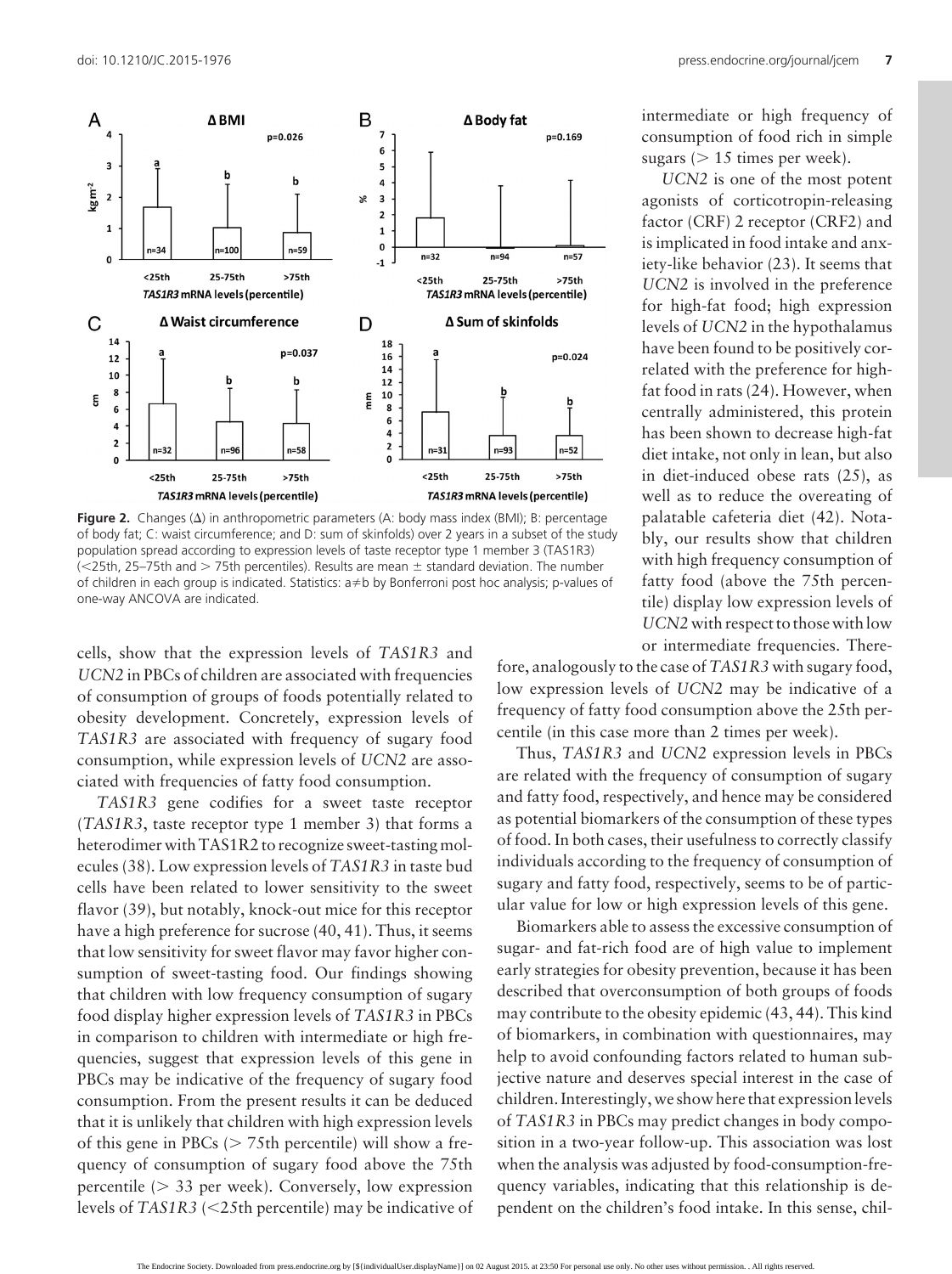dren with low expression levels of *TAS1R3* in PBCs (below the 25th percentile) underwent the greatest increase in BMI, waist circumference and skinfolds compared to children with higher levels of expression. Unlike *TAS1R3*, expression levels of *UCN2* were not significantly related to changes in the above-mentioned anthropometric parameters. In the current study, it is worth noting that no significant associations were found when data from questionnaires on sugary or fat frequency were used instead of data on gene expression in the follow-up study. This suggests that the measurement of the expression levels of *TAS1R3* in PBCs might reflect more accurately the frequencies of consumption of specific types of undesirable food than the questionnaires, particularly in terms of adverse effects on body weight and fat accumulation. A limitation of the study is the fact of having fewer children in the follow-up study, as well as the lack of information on potential changes in food intake habits during this period. Further studies in other populations would be interesting to confirm these associations.

In summary, the results of the present study show that *TAS1R3* and *UCN2* expression levels in PBCs are related to the frequency of consumption of sugary food (case of *TAS1R3*) and of fatty food (case of *UCN2*) in children, and hence may be considered as potential biomarkers, to be combined with data from food questionnaires. Moreover, expression levels of*TAS1R3* in PBCs may predict the risk of accumulating excess fat over time, more accurately than the measurement of sugary food consumption.

### **Acknowledgments**

This work was done as part of the IDEFICS study [\(http://ww](http://www.idefics.eu)[w.idefics.eu\)](http://www.idefics.eu) and the I.Family Study [\(http://www.ifam](http://www.ifamilystudy.eu/)[ilystudy.eu/\)](http://www.ifamilystudy.eu/).We gratefully acknowledge the financial support of the European Community within the Sixth RTD Framework Programme Contract No. 016 181 (FOOD) for the IDEFICS study and within the Seventh RTD Framework Programme Contract No. 266 044 for the I.Family study. This work was also supported by the Instituto de Salud Carlos III, Centro de Investigación Biomédica en Red Fisiopatología de la Obesidad y Nutrición, CIBERobn. LBNB is a member of the European Research Network of Excellence NuGO (The European Nutrigenomics Organization, EU Contract: n° FP6 –506 360).

Address all correspondence and requests for reprints to: Professor Catalina Picó., Laboratory of Molecular Biology, Nutrition and Biotechnology (Nutrigenomics)., Universitat de les Illes Balears., Edifici Mateu Orfila. Carretera de Valldemossa Km 7.5, 07 122-Palma de Mallorca, Spain., Telephone: +34 971 173 454; Fax: +34 971 173 426., E-mail: [cati.pico@uib.es.](mailto:cati.pico@uib.es)

Disclosure Summary: The authors have nothing to disclose. This work was supported by .

### **References**

- 1. **Mennella JA, Ventura AK.**Early feeding: setting the stage for healthy eating habits. Nestle Nutrition workshop series Paediatric programme 2011;68:153–163; discussion 164 –158.
- 2. **Aller EE, Abete I, Astrup A, Martinez JA, van Baak MA.** Starches, sugars and obesity. *Nutrients*. 2011;3:341–369.
- 3. **Weiss R, Bremer AA, Lustig RH.** What is metabolic syndrome, and why are children getting it? *Ann N Y Acad Sci*. 2013;1281:123–140.
- 4. **Bel-Serrat S, Mouratidou T, Bornhorst C, Peplies J, De Henauw S, Marild S, Molnar D, Siani A, Tornaritis M, Veidebaum T, Krogh V, Moreno LA.** Food consumption and cardiovascular risk factors in European children: the IDEFICS study. *Pediatr Obes*. 2013;8:225– 236.
- 5. **Fisher JO, Birch LL.** Fat preferences and fat consumption of 3- to 5-year-old children are related to parental adiposity. *J Am Diet Assoc*. 1995;95:759 –764.
- 6. **Collison KS, Zaidi MZ, Subhani SN, Al-Rubeaan K, Shoukri M, Al-Mohanna FA.** Sugar-sweetened carbonated beverage consumption correlates with BMI, waist circumference, and poor dietary choices in school children. *BMC Public Health*. 2010;10:234.
- 7. **EFSA.** Scientific Opinion on Dietary Reference Values for carbohydrates and dietary fibre. *EFSA Journal.* 2010;8:1462.
- 8. **EFSA.** Scientific Opinion on Dietary Reference Values for fats, including saturated fatty acids, polyunsaturated fatty acids, monounsaturated fatty acids, trans fatty acids, and cholesterol. *EFSA Journal.* 2010;8:1461.
- 9. **Gidding SS, Lichtenstein AH, Faith MS, Karpyn A, Mennella JA, Popkin B, Rowe J, Van Horn L, Whitsel L.** Implementing American Heart Association pediatric and adult nutrition guidelines: a scientific statement from the American Heart Association Nutrition Committee of the Council on Nutrition, Physical Activity and Metabolism, Council on Cardiovascular Disease in the Young, Council on Arteriosclerosis, Thrombosis and Vascular Biology, Council on Cardiovascular Nursing, Council on Epidemiology and Prevention, and Council for High Blood Pressure Research. *Circulation*. 2009; 119:1161–1175.
- 10. **Hedrick VE, Dietrich AM, Estabrooks PA, Savla J, Serrano E, Davy BM.** Dietary biomarkers: advances, limitations and future directions. *Nutr J*. 2012;11:109.
- 11. **Rubio-Aliaga I, Kochhar S, Silva-Zolezzi I.** Biomarkers of nutrient bioactivity and efficacy: a route toward personalized nutrition. *J Clin Gastroenterol*. 2012;46:545–554.
- 12. **Schmidt S, Stahl F, Mutz KO, Scheper T, Hahn A, Schuchardt JP.** Transcriptome-based identification of antioxidative gene expression after fish oil supplementation in normo- and dyslipidemic men. *Nutrition, metabolism*. 2012;9:45.
- 13. **Bouchard-Mercier A, Paradis AM, Rudkowska I, Lemieux S, Couture P, Vohl MC.** Associations between dietary patterns and gene expression profiles of healthy men and women: a cross-sectional study. *Nutr J*. 2013;12:24.
- 14. **Mohr S, Liew CC.**The peripheral-blood transcriptome: new insights into disease and risk assessment. *Trends Mol Med*. 2007;13:422– 432.
- 15. **Oliver P, Reynes B, Caimari A, Palou A.** Peripheral blood mononuclear cells: a potential source of homeostatic imbalance markers associated with obesity development. *Pflugers Arch*. 2013;465: 459 – 468.
- 16. **Bouwens M, van de Rest O, Dellschaft N, Bromhaar MG, de Groot LC, Geleijnse JM, Muller M, Afman LA.** Fish-oil supplementation induces antiinflammatory gene expression profiles in human blood mononuclear cells. *Am J Clin Nutr*. 2009;90:415– 424.
- 17. **Gahete MD, Luque RM, Yubero-Serrano EM, Cruz-Teno C, Ibanez-Costa A, Delgado-Lista J, Gracia-Navarro F, Perez-Jimenez F, Castano JP, Lopez-Miranda J.** Dietary fat alters the expression of cortistatin and ghrelin systems in the PBMCs of elderly subjects: putative implications in the postprandial inflammatory response. *Molecular nutrition, food research*. 2014;58:1897–1906.